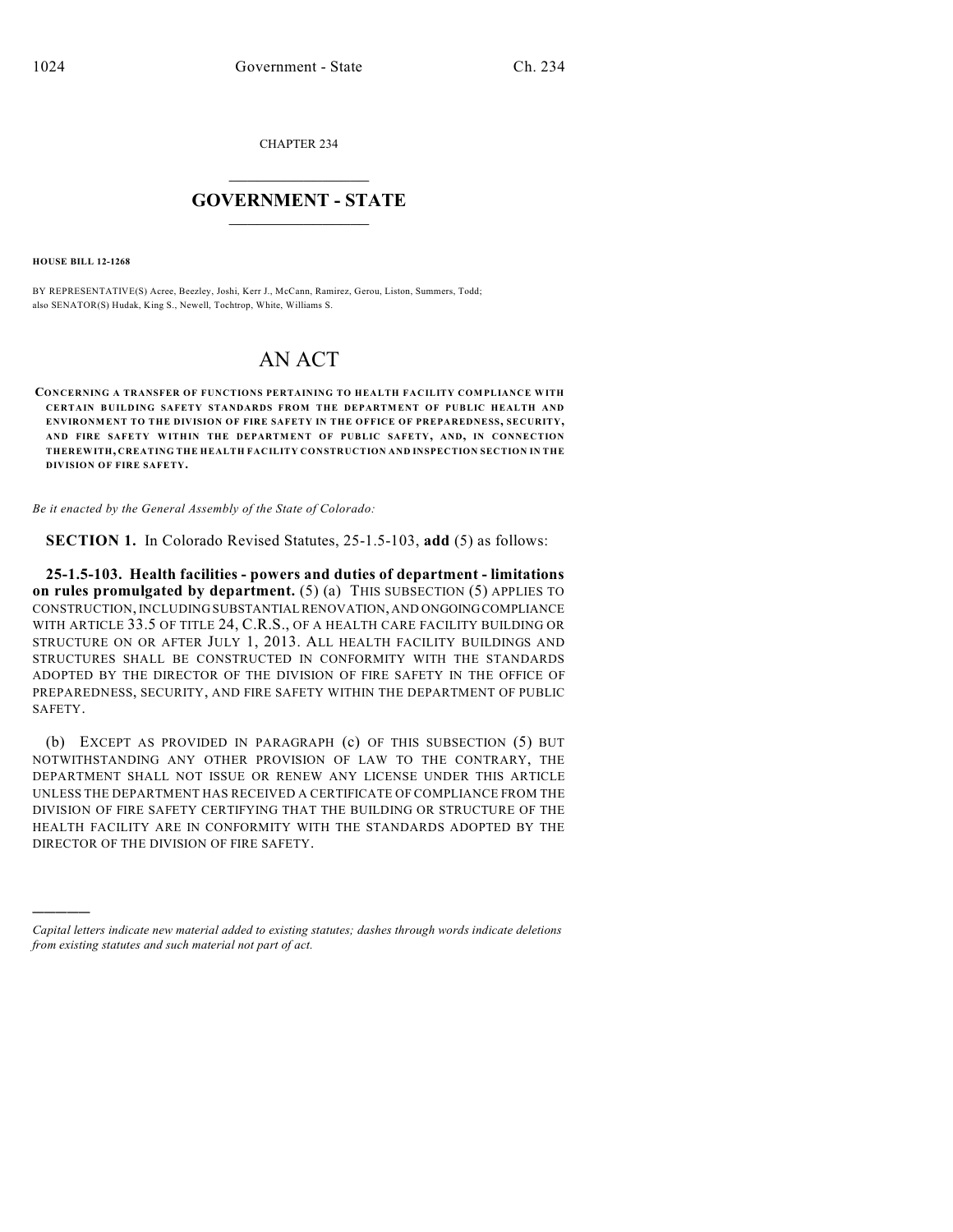## Ch. 234 Government - State 1025

(c) THE DEPARTMENT HAS NO AUTHORITY TO ESTABLISH OR ENFORCE STANDARDS RELATING TO BUILDING OR FIRE CODES.ALL FUNCTIONS, PERSONNEL, AND PROPERTY OF THE DEPARTMENT AS OF JUNE 30, 2013, THAT ARE PRINCIPALLY DIRECTED TO THE ADMINISTRATION, INSPECTION, AND ENFORCEMENT OF ANY BUILDING OR FIRE CODES OR STANDARDS SHALL BE TRANSFERRED TO THE HEALTH FACILITY CONSTRUCTION AND INSPECTION SECTION OF THE DIVISION OF FIRE SAFETY PURSUANT TO SECTION 24-33.5-1201 (5), C.R.S.

(d) NOTWITHSTANDING ANY PROVISION OF LAW TO THE CONTRARY, ALL HEALTH FACILITIES SEEKING CERTIFICATION PURSUANT TO THE FEDERAL INSURANCE OR ASSISTANCE PROVIDED BY TITLE XIX OF THE FEDERAL "SOCIAL SECURITY ACT", AS AMENDED AND COMMONLY KNOWN AS "MEDICAID", OR THE FEDERAL INSURANCE OR ASSISTANCE PROVIDED BY TITLE XVIII OF THE FEDERAL "SOCIAL SECURITY ACT", AS AMENDED AND COMMONLY KNOWN AS "MEDICARE", OR ANY SUCCESSOR CODE ADOPTED OR PROMULGATED BY THE APPROPRIATE FEDERAL AUTHORITIES, SHALL CONTINUE TO MEET SUCH CERTIFICATION REQUIREMENTS.

(e) NOTHING IN THIS SUBSECTION (5) DIVESTS THE DEPARTMENT OF THE AUTHORITY TO PERFORM HEALTH SURVEY WORK OR PREVENTS THE DEPARTMENT FROM ACCESSING RELATED FUNDS.

**SECTION 2.** In Colorado Revised Statutes, 25-3-102, **amend** (1); and **add** (3) as follows:

**25-3-102. License - application - issuance - certificate of compliance required.** (1) An application for a license described in section 25-3-101 shall be made to the department of public health and environment annually upon such form and in such manner as prescribed by the department; except that a community residential home shall make application for a license pursuant to section 27-10.5-109, C.R.S. The department has authority to administer oaths, subpoena witnesses or documents, and take testimony in all matters relating to issuing, denying, limiting, suspending, or revoking such license. The department shall issue licenses to applicants furnishing satisfactory evidence of fitness to conduct and maintain a facility described in section  $25-3-101$  in accordance with the provisions of this part 1 and the rules and regulations adopted by such THE department. The license shall be signed by the president and attested by the secretary of the state board of health and have the seal thereof affixed thereto. Such THE license expires one year from the date of issuance.

(3) (a) NOTWITHSTANDING ANY PROVISION OF LAW TO THE CONTRARY, THE DEPARTMENT OF PUBLIC HEALTH AND ENVIRONMENT SHALL NOT ISSUE OR RENEW ANY LICENSE DESCRIBED IN SECTION 25-3-101 FOR A FACILITY COVERED BY SECTION 25-1.5-103 (5) UNLESS THE DEPARTMENT RECEIVES A CERTIFICATE OF COMPLIANCE FOR THE APPLICANT'S BUILDING OR STRUCTURE FROM THE DIVISION OF FIRE SAFETY IN THE OFFICE OF PREPAREDNESS, SECURITY, AND FIRE SAFETY WITHIN THE DEPARTMENT OF PUBLIC SAFETY IN ACCORDANCE WITH PART 12 OF ARTICLE 33.5 OF TITLE 24, C.R.S.

(b) THE DEPARTMENT OF PUBLIC HEALTH AND ENVIRONMENT SHALL TAKE ACTION ON AN APPLICATION FOR LICENSURE WITHIN THIRTY DAYS AFTER THE DATE THAT THE DEPARTMENTRECEIVES FROM THE APPLICANT ALL OF THE NECESSARY INFORMATION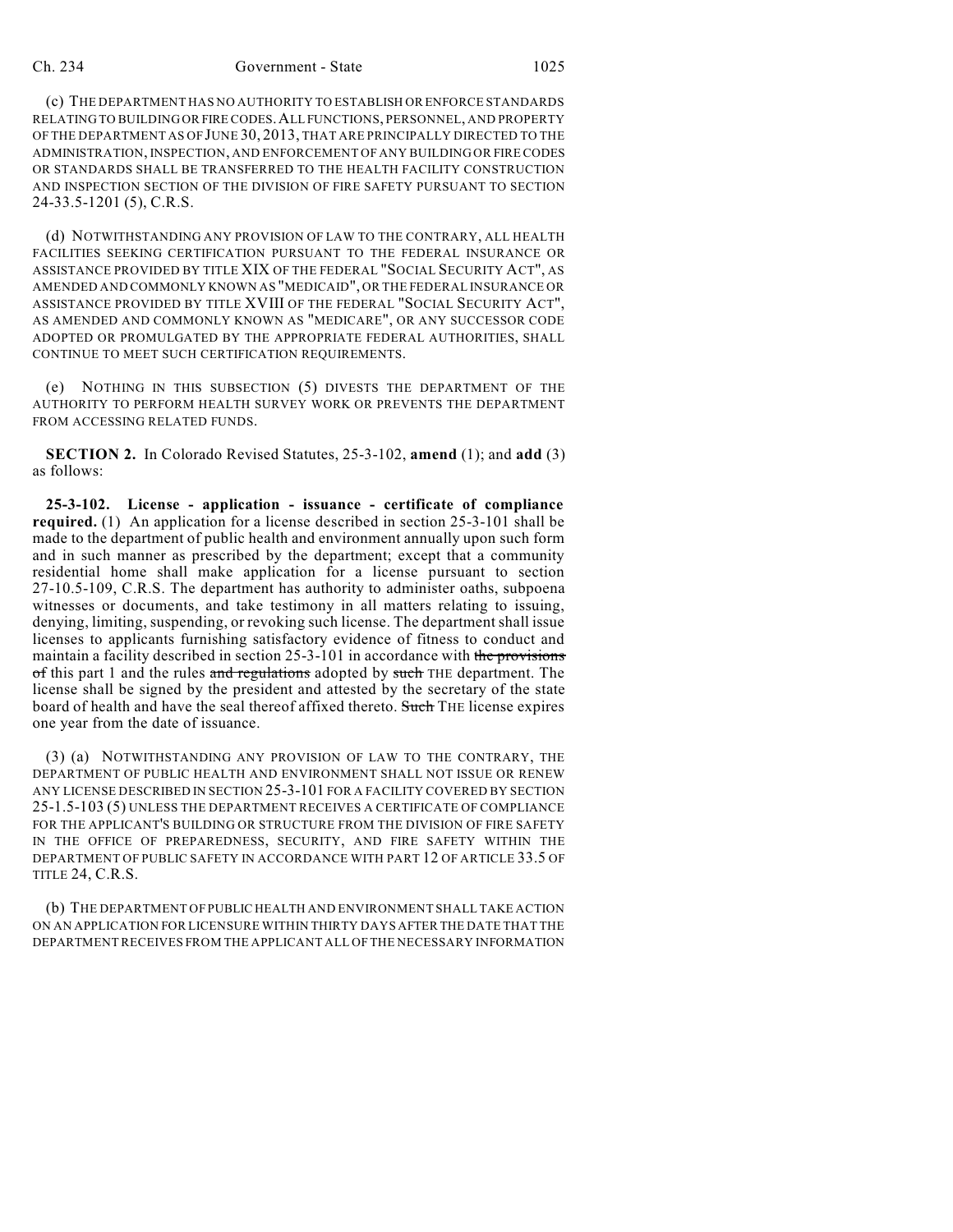AND DOCUMENTATION REQUIRED FOR LICENSURE, INCLUDING A CERTIFICATE OF COMPLIANCE FROM THE DIVISION OF FIRE SAFETY.

**SECTION 3.** In Colorado Revised Statutes, 25-3-105, **add** (4) as follows:

**25-3-105. License - fee - rules - penalty.** (4) ON JULY 1, 2013, ANY MONEYS REMAINING IN THE HEALTH FACILITIES GENERAL LICENSURE CASH FUND CREATED IN SECTION 25-3-103.1 (1) FROM FEES COLLECTED BY THE DEPARTMENT OF PUBLIC HEALTH AND ENVIRONMENT FOR HEALTH FACILITY BUILDING AND STRUCTURE CODE PLAN REVIEWS AND INSPECTIONS ARE TRANSFERRED TO THE HEALTH FACILITY CONSTRUCTION AND INSPECTION CASH FUND CREATED IN SECTION 24-33.5-1207.8, C.R.S.

**SECTION 4.** In Colorado Revised Statutes, **amend** 25-27-107.5 as follows:

**25-27-107.5. Assisted living residence cash fund created.** (1) The fees collected pursuant to section 25-27-107, plus any civil penalty collected pursuant to section 25-27-103 (1) (b), shall be transmitted to the state treasurer, who shall credit the same to the assisted living residence cash fund, which fund is hereby created. The moneys in the fund shall be subject to annual appropriation by the general assembly for the direct and indirect costs of the department in performing its duties under this article. NOTWITHSTANDING SUBSECTION (2) OF THIS SECTION, at the end of any fiscal year, all unexpended and unencumbered moneys in the fund shall remain therein and shall not be credited or transferred to the general fund or any other fund.

(2) NOTWITHSTANDING SUBSECTION (1) OF THIS SECTION, ON JULY 1, 2013, ANY MONEYS REMAINING IN THE FUND FROM FEES COLLECTED BY THE DEPARTMENT FOR ASSISTED LIVING RESIDENCE BUILDING AND STRUCTURE CODE PLAN REVIEWS AND INSPECTIONS ARE TRANSFERRED TO THE HEALTH FACILITY CONSTRUCTION AND INSPECTION CASH FUND CREATED IN SECTION 24-33.5-1207.8, C.R.S.

**SECTION 5.** In Colorado Revised Statutes, 24-33.5-1201, **add** (5) as follows:

**24-33.5-1201. Division of fire safety - creation - public school construction and inspection section - health facility construction and inspection section legislative declaration.** (5) (a) THERE IS HEREBY CREATED WITHIN THE DIVISION THE HEALTH FACILITY CONSTRUCTION AND INSPECTION SECTION TO IMPLEMENT SECTION 24-33.5-1212.5 AND TO ADMINISTER AND ENFORCE THE CODES IN ACCORDANCE WITH SECTIONS 24-33.5-1212.5 AND 24-33.5-1213. THE HEALTH FACILITY CONSTRUCTION AND INSPECTION SECTION SHALL PERFORM ITS DUTIES AND FUNCTIONS UNDER THE DIVISION AND THE EXECUTIVE DIRECTOR AS IF THE SAME WERE TRANSFERRED TO THE DEPARTMENT BY A **TYPE 2** TRANSFER, AS SUCH TRANSFER IS DEFINED IN THE "ADMINISTRATIVE ORGANIZATION ACT OF 1968", ARTICLE 1 OF THIS TITLE.

(b) ON AND AFTER JULY 1, 2013, ALL POSITIONS OF EMPLOYMENT IN THE DEPARTMENT OF PUBLIC HEALTH AND ENVIRONMENT FOR WHICH PRINCIPAL DUTIES ARE CONCERNED WITH LIFE SAFETY INSPECTION AND THAT ARE DETERMINED BY THE DIRECTOR TO BE NECESSARY TO CARRY OUT THE PURPOSES OF THE HEALTH FACILITY CONSTRUCTION AND INSPECTION SECTION ARE TRANSFERRED TO THE DIVISION AND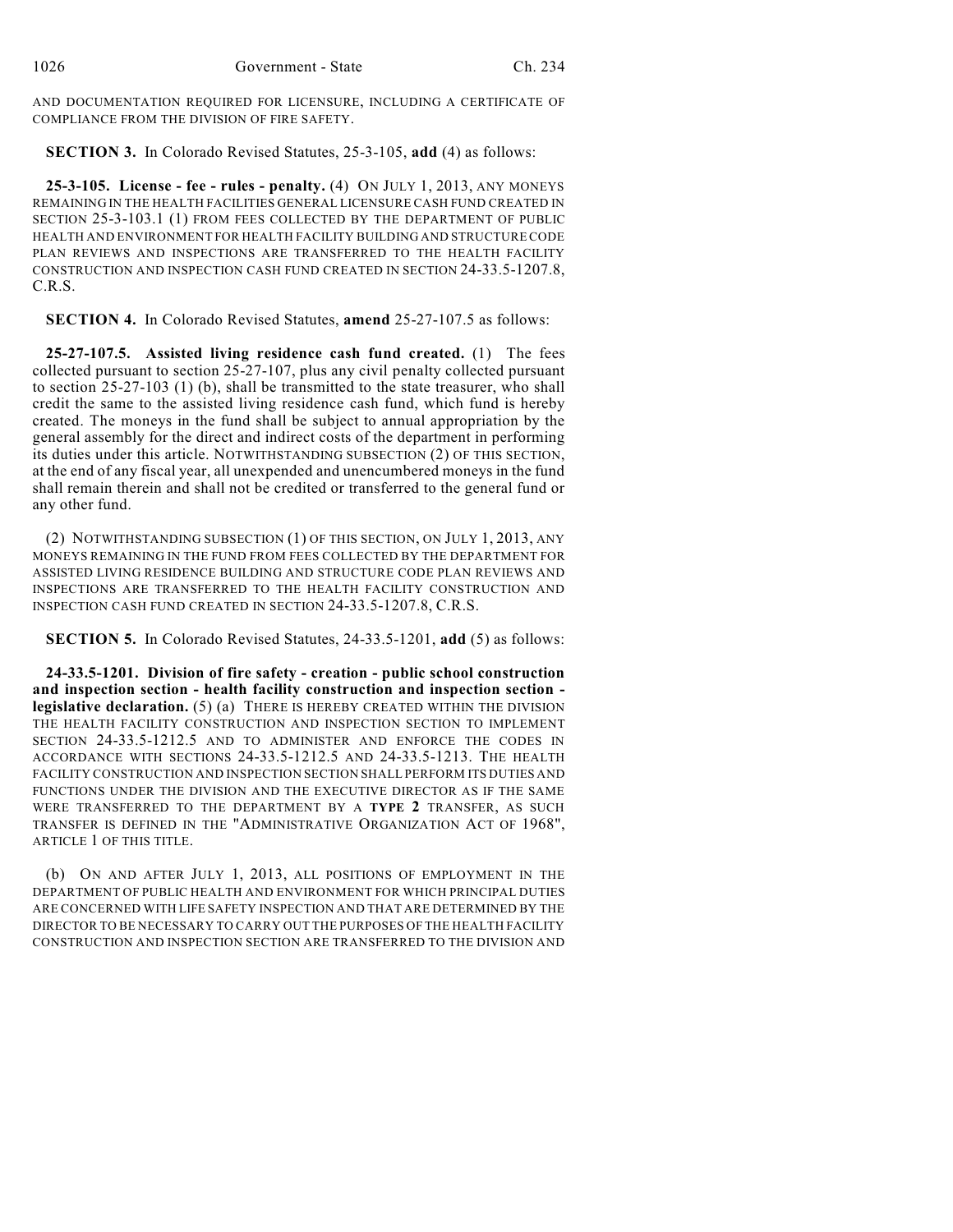ARE EMPLOYMENT POSITIONS THEREIN. THE EXECUTIVE DIRECTOR SHALL APPOINT SUCH EMPLOYEES AS ARE NECESSARY TO CARRY OUT THE DUTIES AND EXERCISE THE POWERS SPECIFIED IN THIS PART 12. THE EXECUTIVE DIRECTOR MAY DELEGATE APPOINTING AUTHORITY AS APPROPRIATE.

(c) ON AND AFTER JULY 1, 2013, ALL EMPLOYEES OF THE DEPARTMENT OF PUBLIC HEALTH AND ENVIRONMENT CARRYING OUT THE DUTIES PRINCIPALLY RELATING TO LIFE SAFETY CODE COMPLIANCE ARE EMPLOYEES OF THE HEALTH FACILITY CONSTRUCTION AND INSPECTION SECTION IN THE DIVISION. THE EMPLOYEES RETAIN ALL RIGHTS UNDER THE STATE PERSONNEL SYSTEM AND TO RETIREMENT BENEFITS PURSUANT TO THE LAWS OF THIS STATE, AND THEIR SERVICES ARE DEEMED TO HAVE BEEN CONTINUOUS.

(d) ON JULY 1, 2013, ALL ITEMS OF PROPERTY, REAL AND PERSONAL, INCLUDING OFFICE FURNITURE AND FIXTURES, BOOKS, DOCUMENTS, AND RECORDS OF THE DEPARTMENT OF PUBLIC HEALTH AND ENVIRONMENT USED IN CARRYING OUT THE DUTIES PRINCIPALLY RELATING TO LIFE SAFETY CODE COMPLIANCE ARE TRANSFERRED TO THE HEALTH FACILITY CONSTRUCTION AND INSPECTION SECTION IN THE DIVISION AND BECOME THE PROPERTY OF THAT SECTION.

(e) BY OCTOBER 1, 2012, THE DIVISION AND THE GOVERNOR SHALL SUBMIT AN APPLICATION TO THE SECRETARY OF THE UNITED STATES DEPARTMENT OF HEALTH AND HUMAN SERVICES FOR A MODIFICATION TO THE AGREEMENT ENTERED INTO BETWEEN THE SECRETARY AND THE STATE OF COLORADO PURSUANT TO SECTION 1864 OF THE FEDERAL "SOCIAL SECURITY ACT", 42 U.S.C. SEC. 1395AA, WHICH MODIFICATION ALLOWS THE DIVISION TO FULFILL THE DUTIES UNDER THAT LAW ASSOCIATED WITH THE ASSESSMENT OFCOMPLIANCE WITH THE FEDERAL FIRE SAFETY CODE REQUIREMENTS FOR HEALTH FACILITIES, AND A MODIFICATION TO WAIVERS FOR RESIDENTIAL MEDICAID PROVIDER TYPES TO ALLOW THE DIVISION TO CONDUCT CONSTRUCTION PLANS AND INSPECTIONS.

(f) THE GENERAL ASSEMBLY HEREBY FINDS, DETERMINES, AND DECLARES THAT, IN DISCHARGING ITS DUTIES UNDER THIS ARTICLE, AS THEY PERTAIN TO HEALTH FACILITY BUILDINGS AND STRUCTURES, THE HEALTH FACILITY CONSTRUCTION AND INSPECTION SECTION IS ENCOURAGED TO COOPERATE WITH LOCAL AUTHORITIES, ESPECIALLY IN REGARD TO PLAN REVIEWS AND WHETHER SUCH PLANS COMPORT WITH LOCAL REQUIREMENTS.

**SECTION 6.** InColorado Revised Statutes, 24-33.5-1202, **amend** (7.7); and **add** (7.9) as follows:

**24-33.5-1202. Definitions.** As used in this part 12, unless the context otherwise requires:

(7.7) "Manufacturer" means any one or more of the following:

(a) An entity that manufactures or otherwise produces cigarettes or causes cigarettes to be manufactured with the intent that such cigarettes be sold in Colorado, regardless of where the cigarettes are manufactured or produced and regardless of whether they are imported from outside the United States;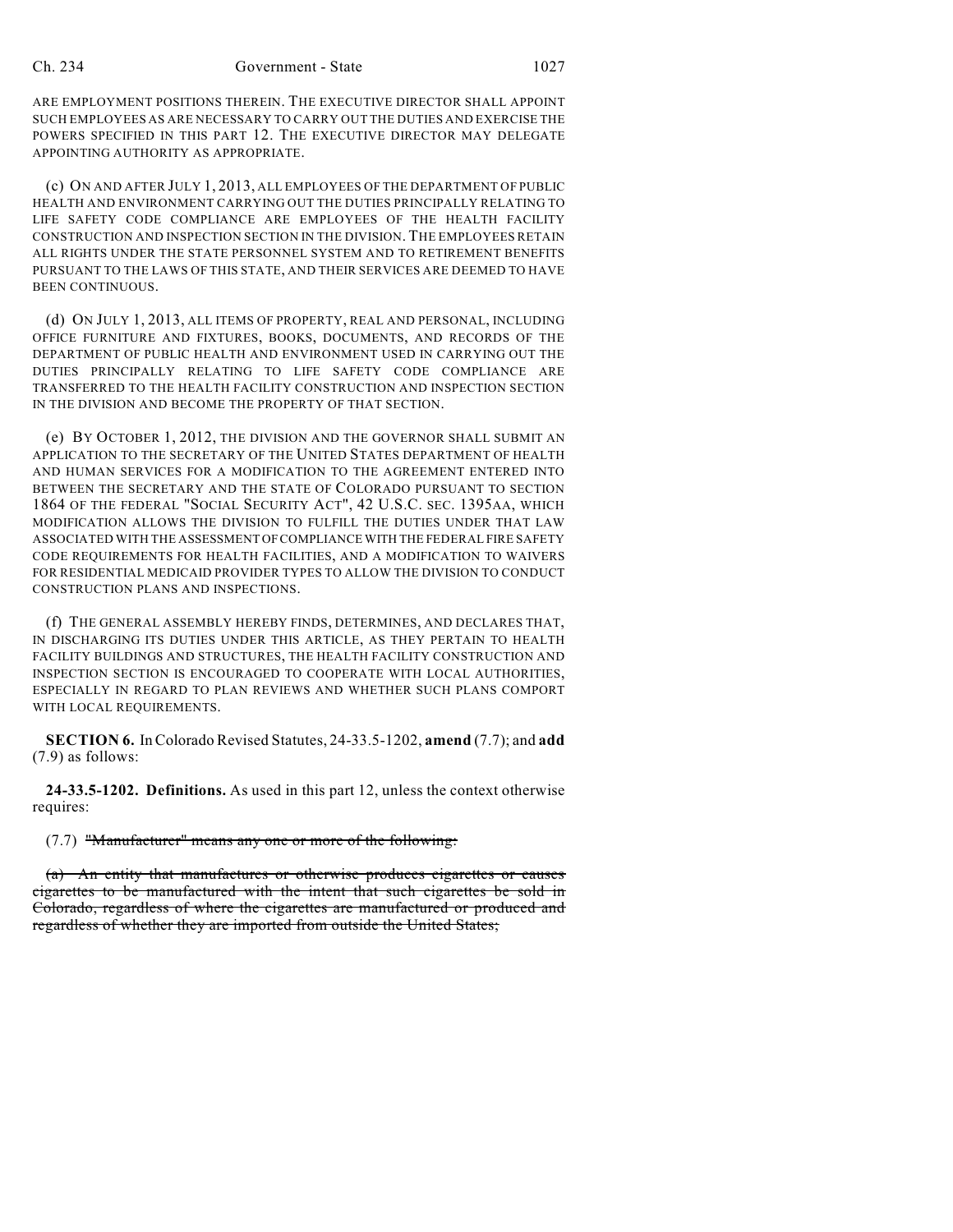(b) The first purchaser anywhere that intends to resell, in the United States, cigarettes manufactured anywhere that the original manufacturer or producer does not intend to be sold in the United States; or

(c) An entity that becomes a successor to an entity described in paragraph (a) or (b) of this subsection (7.7) "HEALTH FACILITY" MEANS A GENERAL HOSPITAL, HOSPITAL UNIT AS DEFINED IN SECTION 25-3-101 (2),C.R.S., PSYCHIATRIC HOSPITAL, COMMUNITY CLINIC, REHABILITATION CENTER, CONVALESCENT CENTER, COMMUNITY MENTAL HEALTH CENTER, ACUTE TREATMENT UNIT, FACILITY FOR PERSONS WITH DEVELOPMENTAL DISABILITIES, HABILITATION CENTER FOR CHILDREN WITH BRAIN DAMAGE, CHIROPRACTIC CENTER AND HOSPITAL, MATERNITY HOSPITAL, NURSING CARE FACILITY, REHABILITATIVE NURSING FACILITY, HOSPICE CARE FACILITY, DIALYSIS TREATMENT CLINIC, AMBULATORY SURGICAL CENTER, BIRTHING CENTER, HOME CARE AGENCY, ASSISTED LIVING RESIDENCE, OR OTHER FACILITY OF A LIKE NATURE; EXCEPT THAT "HEALTH FACILITY" DOES NOT INCLUDE A FACILITY AT WHICH HEALTH SERVICES ARE NOT PROVIDED TO INDIVIDUALS.

(7.9) "MANUFACTURER" MEANS ANY ONE OR MORE OF THE FOLLOWING:

(a) AN ENTITY THAT MANUFACTURES OR OTHERWISE PRODUCES CIGARETTES OR CAUSES CIGARETTES TO BE MANUFACTURED WITH THE INTENT THAT SUCH CIGARETTES BE SOLD IN COLORADO, REGARDLESS OF WHERE THE CIGARETTES ARE MANUFACTURED OR PRODUCED AND REGARDLESS OF WHETHER THEY ARE IMPORTED FROM OUTSIDE THE UNITED STATES;

(b) THE FIRST PURCHASER ANYWHERE THAT INTENDS TO RESELL, IN THE UNITED STATES, CIGARETTES MANUFACTURED ANYWHERE THAT THE ORIGINAL MANUFACTURER OR PRODUCER DOES NOT INTEND TO BE SOLD IN THE UNITED STATES; OR

(c) AN ENTITY THAT BECOMES A SUCCESSOR TO AN ENTITY DESCRIBED IN PARAGRAPH (a) OR (b) OF THIS SUBSECTION (7.9).

**SECTION 7.** In Colorado Revised Statutes, 24-33.5-1203, **amend** (1) (b.5); and **add** (1) (p.5) as follows:

**24-33.5-1203. Duties of division.** (1) The division shall perform the following duties:

(b.5) Advise the governor and the general assembly regarding implementation of the public school construction and inspection program AND THE HEALTH FACILITY CONSTRUCTION AND INSPECTION PROGRAM;

(p.5) WHEN THERE IS NO LOCAL BUILDING DEPARTMENT OR FIRE DEPARTMENT, OR WHEN NECESSARY FOR FACILITIES CERTIFIED OR SEEKING CERTIFICATION BY THE FEDERAL CENTERS FOR MEDICARE AND MEDICAID SERVICES, CONDUCT CONSTRUCTION PLAN REVIEWS AND INSPECTIONS OF HEALTH FACILITY BUILDINGS AND STRUCTURES, ENFORCE THE CODES IN ACCORDANCE WITH SECTIONS 24-33.5-1212.5 AND 24-33.5-1213, AND ISSUE CERTIFICATES OF COMPLIANCE FOR SUCH BUILDINGS AND STRUCTURES;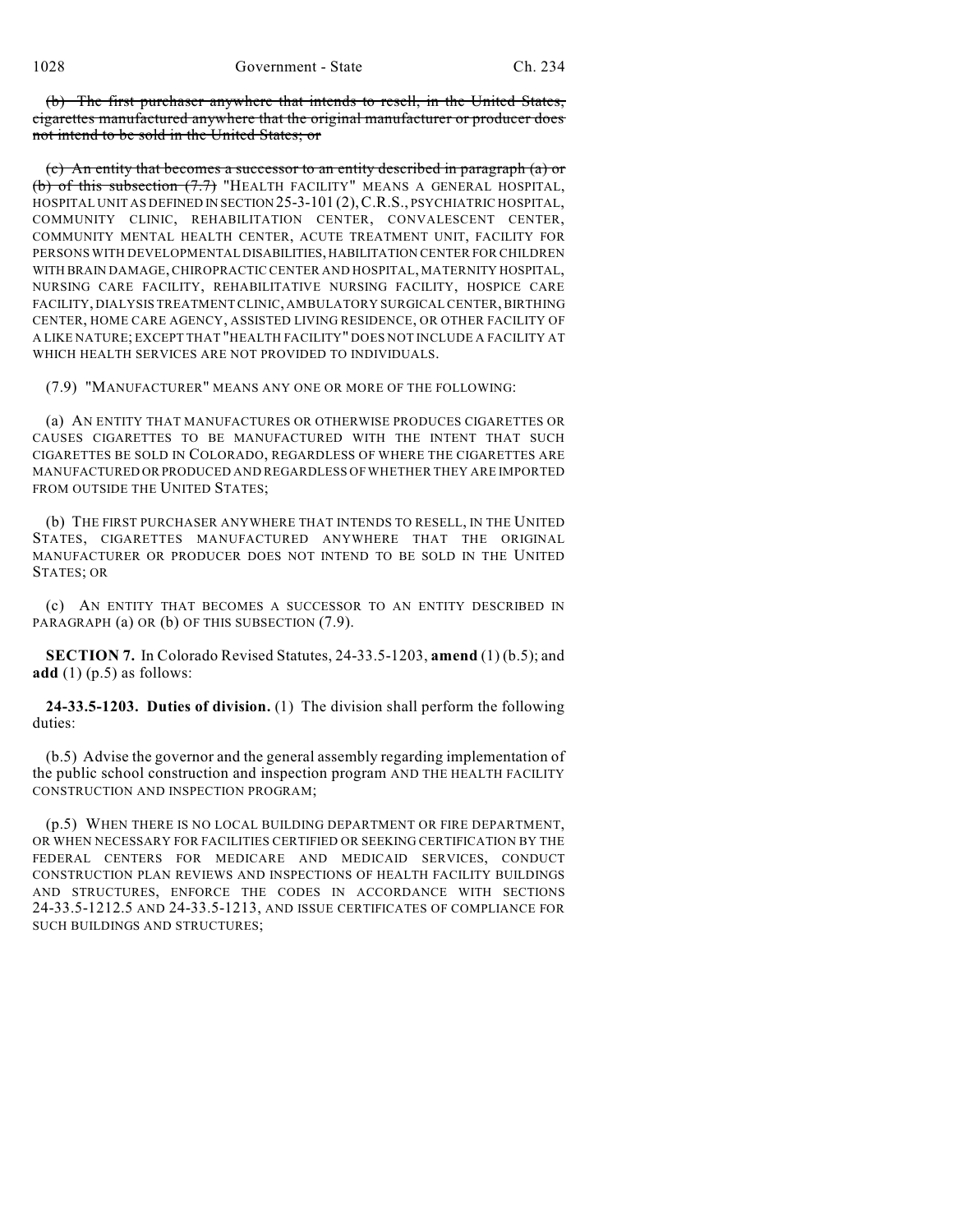**SECTION 8.** In Colorado Revised Statutes, 24-33.5-1204.5, **amend** (1) (g); and **add** (1) (f.5) as follows:

**24-33.5-1204.5. Powers and duties of administrator - rules.** (1) In addition to any other duties and powers granted by this section or sections 24-33.5-1206.2 and 24-33.5-1206.4, the administrator has the following duties and powers:

(f.5) TO ESTABLISH AND ADOPT RULES NECESSARY TO ADMINISTER THE HEALTH FACILITY CONSTRUCTION AND INSPECTION PROGRAM FOR:

(I) WHERE THERE IS NO LOCALBUILDING DEPARTMENT OR FIRE DEPARTMENT, THE INSPECTION OF HEALTH FACILITY BUILDINGS AND STRUCTURES AND PERFORMANCE OF PLAN REVIEWS; AND

(II) THE DEVELOPMENT OF A PROGRAM FOR CERTIFICATION OF HEALTH FACILITY LIFE SAFETY INSPECTORS;

(g) To conduct hearings upon charges for discipline of a school building inspector, HEALTH FACILITY LIFE SAFETY CODE INSPECTOR, OR THIRD-PARTY INSPECTOR; issue subpoenas; compel attendance of witnesses; compel the production of books, records, papers, and documents; administer oaths to persons giving testimony at hearings; and recommend prosecution of persons violating this part 12.

**SECTION 9.** In Colorado Revised Statutes, 24-33.5-1206, **amend** (2) asfollows:

**24-33.5-1206. Education and training programs - certification programs supervision and control.** (2) The public school construction and inspection program, THE HEALTH FACILITY CONSTRUCTION AND INSPECTION PROGRAM, and the certification program PROGRAMS for public school and junior college building inspectors AND LIFE SAFETY CODE INSPECTORS established pursuant to this part 12 shall be ARE under the supervision and control of the director with the advice of the board of appeals created in section 24-33.5-1213.7.

**SECTION 10.** In Colorado Revised Statutes, **add** 24-33.5-1207.8 as follows:

**24-33.5-1207.8. Health facility construction and inspection cash fund created.** ALL MONEYS COLLECTED BY THE DIVISION PURSUANT TO SECTION 24-33.5-1212.5 SHALL BE TRANSMITTED TO THE STATE TREASURER, WHO SHALL CREDIT THE SAME TO THE HEALTH FACILITY CONSTRUCTION AND INSPECTION CASH FUND, WHICH IS HEREBY CREATED. ALL MONEYS CREDITED TO THE FUND AND ALL INTEREST EARNED THEREON ARE SUBJECT TO ANNUAL APPROPRIATION BY THE GENERAL ASSEMBLY FOR PAYING THE EXPENSES OF THE HEALTH FACILITY CONSTRUCTION AND INSPECTION PROGRAM. ANY UNEXPENDED AND UNENCUMBERED MONEYS REMAINING IN THE FUND AT THE END OF A FISCAL YEAR SHALL REMAIN IN THE FUND AND SHALL NOT BE CREDITED OR TRANSFERRED TO THE GENERAL FUND OR ANOTHER FUND.

**SECTION 11.** In Colorado Revised Statutes, **add** 24-33.5-1212.5 as follows:

**24-33.5-1212.5. Health facility fire and building codes - third-party**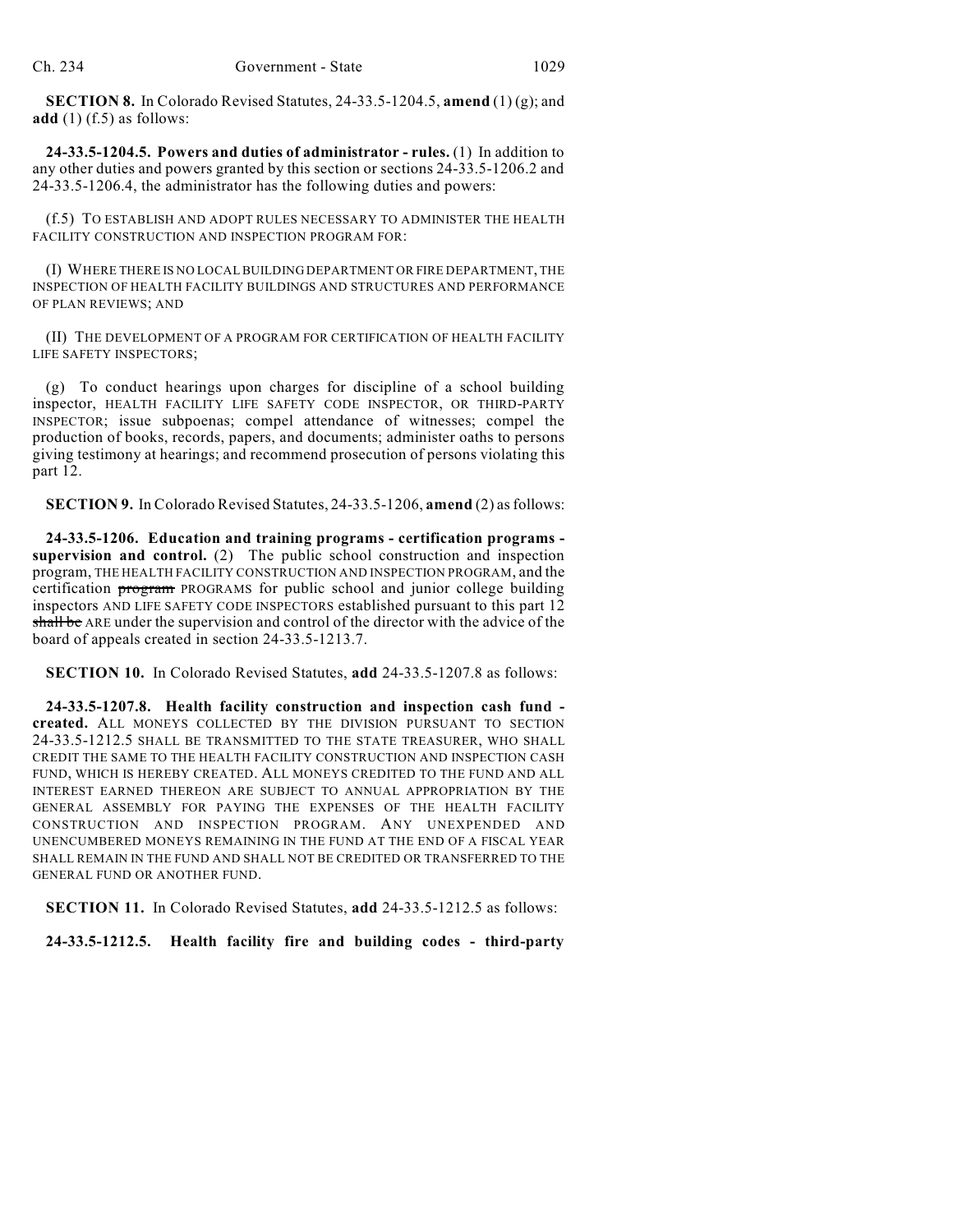**inspections authorized - temporary certificate of occupancy - fees - rules board of appeals.** (1) (a) THIS SECTION APPLIES TO HEALTH FACILITY BUILDINGS OR STRUCTURES, INCLUDING THE CONSTRUCTION OR SUBSTANTIAL REMODELING AND ONGOING COMPLIANCE WITH THIS ARTICLE THEREOF, WHEN THERE IS NO LOCAL BUILDING DEPARTMENT OR FIRE DEPARTMENT TO PERFORM SUCH FUNCTIONS. THE DIVISION SHALL CONDUCT THE NECESSARY PLAN REVIEWS AND INSPECTIONS AND ISSUE CERTIFICATES OF COMPLIANCE TO CERTIFY THAT SUCH BUILDINGS OR STRUCTURES ARE CONSTRUCTED OR MAINTAINED IN CONFORMITY WITH THE CODES ADOPTED BY THE DIRECTOR.

(b) ON AND AFTER JULY 1, 2013, HEALTH FACILITY BUILDINGS AND STRUCTURES SHALL BE MAINTAINED IN ACCORDANCE WITH THEIR LOCAL BUILDING AND FIRE CODES OR, IF NO SUCH LOCAL BUILDING AND FIRE CODES EXIST, WITH THE BUILDING AND FIRE CODES ADOPTED BY THE DIRECTOR PURSUANT TO SECTION 24-33.5-1203.5.

(c) NOTWITHSTANDING PARAGRAPH (a) OF THIS SUBSECTION (1), UPON REQUEST OF THE LOCAL FIRE AUTHORITY, THE DIRECTOR OF THE DIVISION SHALL PROVIDE TECHNICAL ASSISTANCE IN THE REVIEW OF HEALTH FACILITY PLANS AND, IF APPROPRIATE, CONDUCT INSPECTIONS ON BEHALF OF THE LOCAL FIRE AUTHORITY.

(2) EXCEPT AS SPECIFIED IN SUBSECTION (3) OF THIS SECTION, IN THE ABSENCE OF A LOCAL BUILDING DEPARTMENT OR FIRE DEPARTMENT, THE DIVISION SHALL CONDUCT THE NECESSARY PLAN REVIEWS, ISSUE BUILDING PERMITS, CAUSE THE NECESSARY INSPECTIONS TO BE PERFORMED, PERFORM FINAL INSPECTIONS, AND ISSUE CERTIFICATES OF OCCUPANCY TO ASSURE THAT A HEALTH FACILITY BUILDING OR STRUCTURE HAS BEEN CONSTRUCTED IN CONFORMITY WITH THE BUILDING AND FIRE CODES ADOPTED BY THE DIRECTOR AND THAT THE HEALTH FACILITY HAS COMPLIED WITH THIS SECTION.

(3) **Third-party inspectors.** (a) THE DIVISION MAY CONTRACT WITH THIRD-PARTY INSPECTORS WHO ARE CERTIFIED IN ACCORDANCE WITH SECTION 24-33.5-1213.5 TO PERFORM INSPECTIONS.

(b) (I) A HEALTH FACILITY MAY HIRE AND COMPENSATE THIRD-PARTY INSPECTORS UNDER CONTRACT WITH THE DIVISION OR HIRE AND COMPENSATE OTHER THIRD-PARTY INSPECTORS WHO ARE CERTIFIED IN ACCORDANCE WITH SECTION 24-33.5-1213.5 TO PERFORM INSPECTIONS.

(II) IF A THIRD-PARTY INSPECTOR IS USED, THE DIVISION SHALL REQUIRE A SUFFICIENT NUMBER OF THIRD-PARTY INSPECTION REPORTS TO BE SUBMITTED BY THE INSPECTOR TO THE DIVISION BASED UPON THE SCOPE OF THE PROJECT TO ENSURE QUALITY INSPECTIONS ARE PERFORMED. EXCEPT AS SPECIFIED IN SUBSECTION (4) OF THIS SECTION, THE THIRD-PARTY INSPECTOR SHALL ATTEST THAT INSPECTIONS ARE COMPLETE AND ALL VIOLATIONS ARE CORRECTED BEFORE THE HEALTH FACILITY IS ISSUED A CERTIFICATE OF OCCUPANCY. INSPECTION RECORDS SHALL BE RETAINED BY THE THIRD-PARTY INSPECTOR FOR TWO YEARS AFTER THE CERTIFICATE OF OCCUPANCY IS ISSUED. IF THE DIVISION FINDS THAT INSPECTIONS ARE NOT COMPLETED SATISFACTORILY, AS DETERMINED BY RULE OF THE DIVISION, OR THAT ALL VIOLATIONS ARE NOT CORRECTED, THE DIVISION SHALL TAKE ENFORCEMENT ACTION AGAINST THE APPROPRIATE HEALTH FACILITY PURSUANT TO SECTION 24-33.5-1213.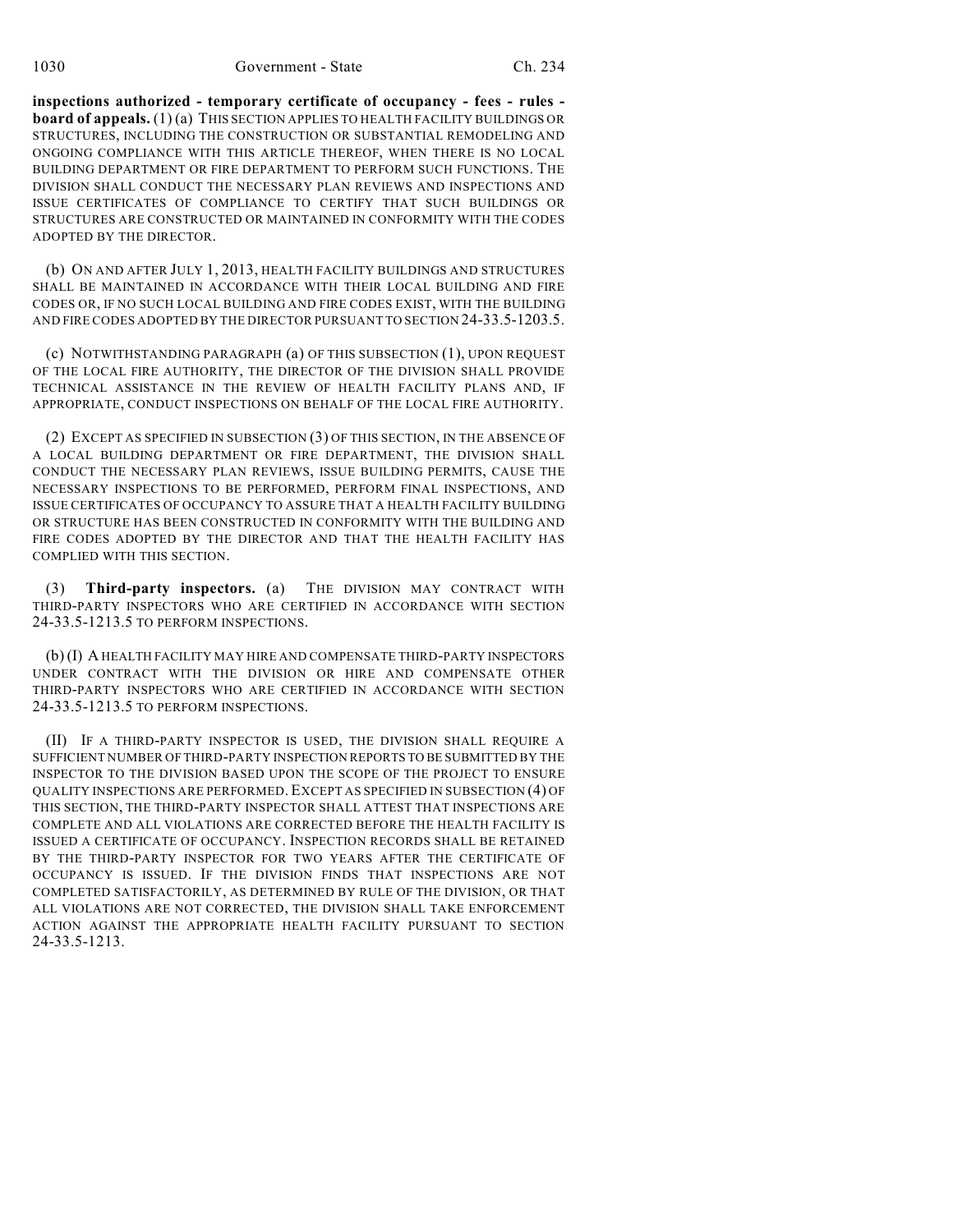(4) **Temporary certificate of occupancy.** IF INSPECTIONS ARE NOT COMPLETED AND A BUILDING OR STRUCTURE REQUIRES IMMEDIATE OCCUPANCY, AND IF THE HEALTH FACILITY HAS PASSED THE APPROPRIATE INSPECTIONS THAT INDICATE THERE ARE NO LIFE SAFETY ISSUES, THE DIVISION MAY ISSUE A TEMPORARY CERTIFICATE OF OCCUPANCY. THE TEMPORARY CERTIFICATE OF OCCUPANCY EXPIRES NINETY DAYS AFTER THE DATE OF OCCUPANCY. IF NO RENEWAL OF THE TEMPORARY CERTIFICATE OF OCCUPANCY IS ISSUED OR A PERMANENT CERTIFICATE OF OCCUPANCY IS NOT ISSUED, THE BUILDING OR STRUCTURE SHALL BE VACATED UPON EXPIRATION OF THE TEMPORARY CERTIFICATE. THE DIVISION SHALL ENFORCE THIS SUBSECTION (4) PURSUANT TO SECTION 24-33.5-1213.

(5) **Division fees.** IF THE DIVISION CONDUCTS THE NECESSARY PLAN REVIEWS AND PERFORMS THE NECESSARY INSPECTIONS TO DETERMINE THAT A BUILDING OR STRUCTURE HAS BEEN CONSTRUCTED IN CONFORMITY WITH THE BUILDING AND FIRE CODES ADOPTED BY THE DIRECTOR, THE DIVISION SHALL CHARGE FEES AS ESTABLISHED BY THE DIRECTOR BY RULE, BASED ON THE DIRECT AND INDIRECT COST OF PROVIDING THE SERVICE. THE FEES SHALL COVER THE ACTUAL, REASONABLE, AND NECESSARY EXPENSES OF THE DIVISION. THE DIRECTOR, BY RULE OR AS OTHERWISE PROVIDED BY LAW, MAY INCREASE OR REDUCE THE AMOUNT OF THE FEES AS NECESSARY TO COVER THE ACTUAL, REASONABLE, AND NECESSARY COSTS OF THE DIVISION. ANY FEES COLLECTED BY THE DIVISION PURSUANT TO THIS SUBSECTION (5) SHALL BE TRANSMITTED TO THE STATE TREASURER, WHO SHALL CREDIT THE SAME TO THE HEALTH FACILITY CONSTRUCTION AND INSPECTION CASH FUND CREATED IN SECTION 24-33.5-1207.8.

(6) **Rules.** RULES PROMULGATED PURSUANT TO THIS SECTION SHALL BE ADOPTED IN ACCORDANCE WITH ARTICLE 4 OF THIS TITLE.

(7) **Board of appeals.** (a) (I) THERE IS HEREBY CREATED IN THE DIVISION THE HEALTH FACILITY CONSTRUCTION AND INSPECTION PROGRAM BOARD OF APPEALS, REFERRED TO IN THIS SECTION AS THE "BOARD OF APPEALS".THE BOARD OF APPEALS CONSISTS OF SEVEN MEMBERS APPOINTED BY THE EXECUTIVE DIRECTOR AND ONE EX OFFICIO NONVOTINGMEMBER APPOINTED IN ACCORDANCE WITH SUB-SUBPARAGRAPH (C) OF SUBPARAGRAPH (II) OF THIS PARAGRAPH (a).

(II) THE MEMBERS OF THE BOARD OF APPEALS SHALL BE PERSONS WHO ARE QUALIFIED BY EXPERIENCE AND TRAINING TO PASS UPON MATTERS PERTAINING TO HEALTH FACILITY BUILDING CONSTRUCTION, INCLUDING ONE MEMBER WITH EXPERIENCE AND KNOWLEDGE OF THE LIFE SAFETY CODE, AND SHALL INCLUDE:

(A) THE FOUR MEMBERS OF THE BOARD OF APPEALS CREATED IN SECTION 24-33.5-1213.7 WHO REPRESENT THE COLORADO CHAPTER OF THE INTERNATIONAL CODE COUNCIL, THE FIRE MARSHAL'S ASSOCIATION OF COLORADO, THE COLORADO STATE FIRE CHIEFS' ASSOCIATION, AND COLORADO COUNTIES, INCORPORATED, OR ANY MEMBER APPOINTED FROM A SUCCESSOR TO ANY OF THESE ORGANIZATIONS REPRESENTING COMPARABLE INTERESTS;

(B) ONE REPRESENTATIVE FROM EACH OF THE FOLLOWING ORGANIZATIONS OR A SUCCESSOR TO ANY OF SUCH ORGANIZATIONS REPRESENTING COMPARABLE INTERESTS: THE COLORADO ASSOCIATION OF HEALTHCARE ENGINEERS AND DIRECTORS; THE AMERICAN SOCIETY FOR HEALTHCARE ENGINEERING; AND THE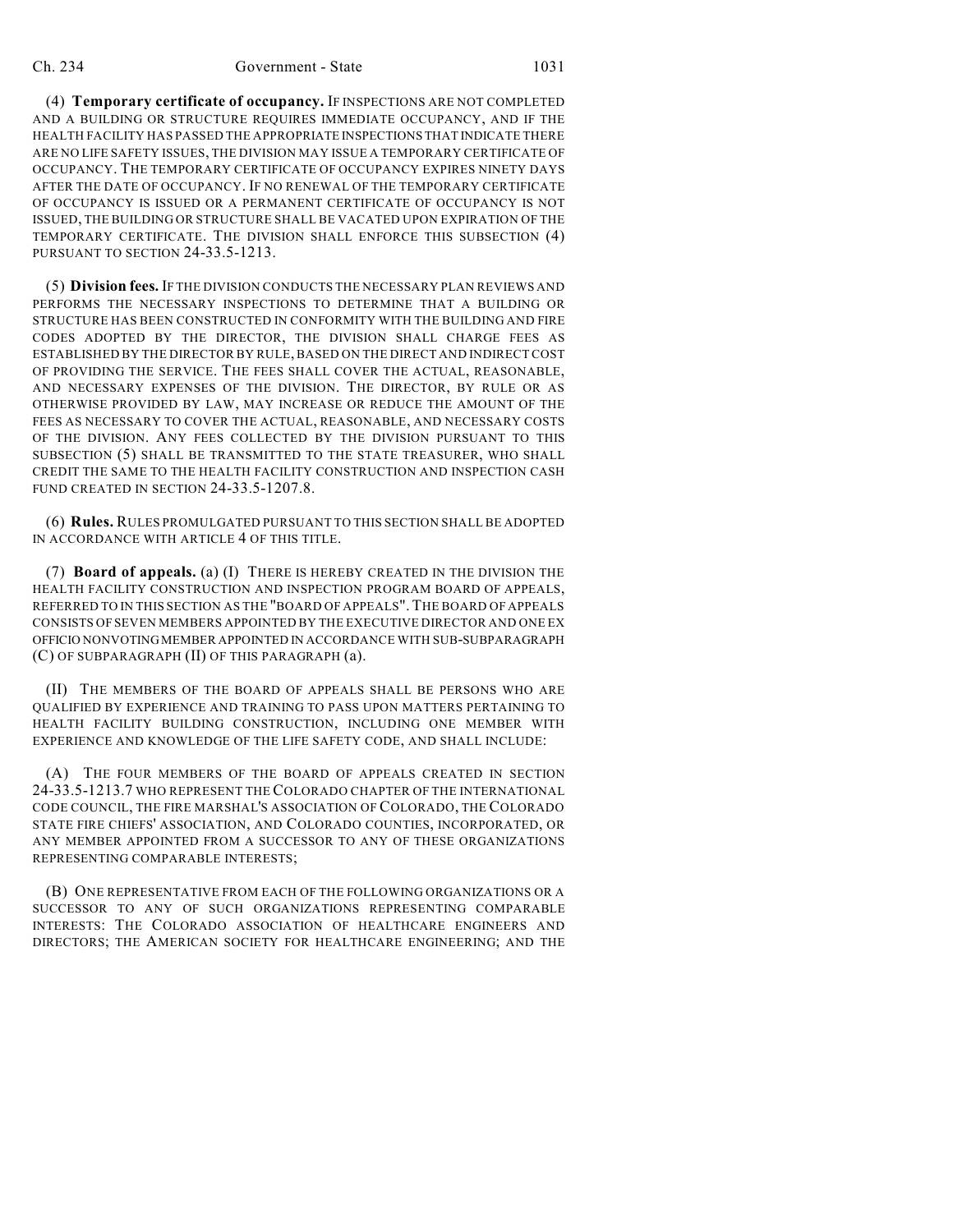COLORADO CHAPTER OF THE AMERICAN INSTITUTE OF ARCHITECTS; AND

(C) ONE EX OFFICIO NONVOTING MEMBER, APPOINTED BY THE EXECUTIVE DIRECTOR OF THE DEPARTMENT OF PUBLIC HEALTH AND ENVIRONMENT, WHO IS EMPLOYED BY THAT DEPARTMENT AS A HEALTH SURVEYOR.

(III) THE MEMBERS OF THE BOARD OF APPEALS SERVE AT THE PLEASURE OF THE EXECUTIVE DIRECTOR.

(IV) FOR THE INITIAL APPOINTMENTS TO THE BOARD OF APPEALS:

THE MEMBERS SERVING PURSUANT TO SUB-SUBPARAGRAPH (A) OF SUBPARAGRAPH (II) OF THIS PARAGRAPH (a) SERVE TERMS COEXTENSIVE WITH THE TERMS TO WHICH THEY WERE APPOINTED UNDER SECTION 24-33.5-1213.7; AND

(B) FOR THE MEMBERS APPOINTED PURSUANT TO SUB-SUBPARAGRAPH (B) OF SUBPARAGRAPH (II) OF THIS PARAGRAPH (a), THE EXECUTIVE DIRECTOR SHALL APPOINT ONE MEMBER FOR A ONE-YEAR TERM, ONE MEMBER FOR A TWO-YEAR TERM, AND ONE MEMBER FOR A THREE-YEAR TERM. EACH TERM FOR THE MEMBER APPOINTED PURSUANT TO SUB-SUBPARAGRAPH (C) OF SUBPARAGRAPH (II) OF THIS PARAGRAPH (a) IS TWO YEARS. ALL SUBSEQUENT APPOINTMENTS ARE FOR THREE-YEAR TERMS; EXCEPT THAT AN APPOINTMENT TO FILL A VACANCY ON THE BOARD SHALL BE FOR THE REMAINDER OF THE PREDECESSOR'S TERM.

(V) THE MEMBERS OF THE BOARD OF APPEALS SHALL NOT BE COMPENSATED FOR THEIR SERVICE ON THE BOARD AND SHALL NOT BE REIMBURSED FOR EXPENSES.

(b) THE BOARD OF APPEALS SHALL SELECT A CHAIR FROM AMONG ITS MEMBERS AND SHALL ADOPT REASONABLE PROCEDURES FOR CONDUCTING ITS DELIBERATIONS.

(c) (I) A HEALTH FACILITY REPRESENTATIVE MAY APPEAL TO THE BOARD OF APPEALS A FINAL WRITTEN DECISION OF A DIVISION INSPECTOR OR THIRD-PARTY INSPECTOR THAT CONDUCTS A PLAN REVIEW OR INSPECTION PURSUANT TO THIS SECTION. THE APPEAL SHALL BE FILED WITH THE DIVISION WITHIN THIRTY DAYS AFTER THE DATE OF THE DECISION. THE DIVISION SHALL SPECIFY THE FORM ON WHICH AN APPEAL SHALL BE MADE AND SHALL PROVIDE THE FORM TO A HEALTH FACILITY REPRESENTATIVE UPON REQUEST.

(II) UPON RECEIPT OF AN APPEAL, THE DIVISION SHALL NOTIFY THE CHAIR OF THE BOARD OF APPEALS AND SCHEDULE A HEARING NO MORE THAN FIFTEEN DAYS AFTER THE DATE ON WHICH THE APPEAL WAS FILED.

(III) THE BOARD OF APPEALS MAY REVIEW A FINAL WRITTEN DECISION BY AN INSPECTING ENTITY THAT IS BASED ON THE CODES OR STANDARDS ADOPTED BY THE DIRECTOR. THE BOARD OF APPEALS SHALL NOT WAIVE ANY REQUIREMENT OF THE CODES OR STANDARDS. THE BOARD OF APPEALS MAY RECOMMEND ALTERNATIVE MATERIALS AS PROVIDED IN THE CODES OR STANDARDS. THE FINAL WRITTEN DECISION OF THE BOARD IS FINAL AGENCY ACTION FOR PURPOSES OF SECTION 24-4-106.

(d) IN ADDITION TO HEARING APPEALS AS PROVIDED IN THIS SECTION, THE BOARD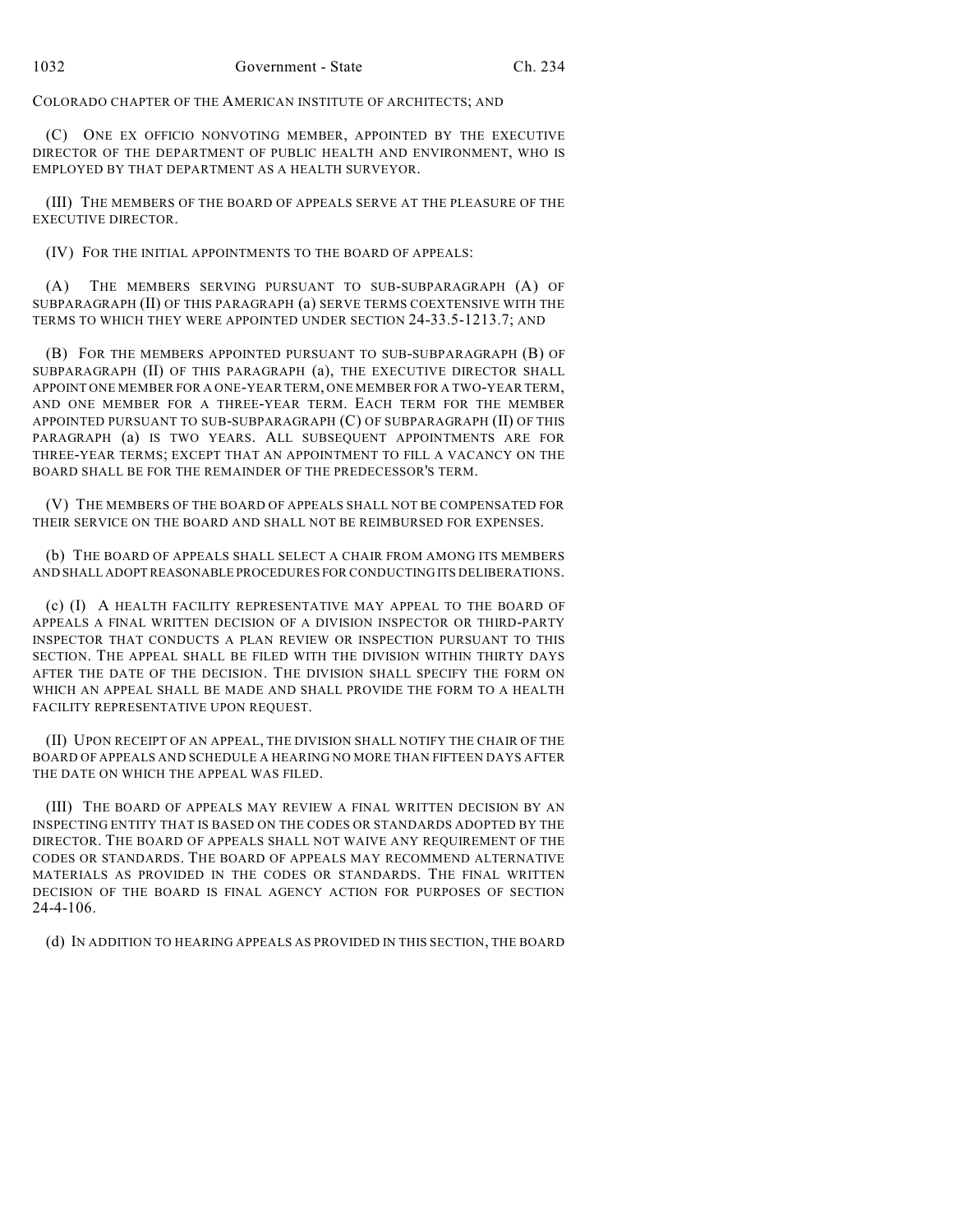OF APPEALS SHALL ADVISE THE DIRECTOR IN PROMULGATING RULES AND ENACTING STANDARDS FOR THE HEALTH FACILITY CONSTRUCTION AND INSPECTION PROGRAM.

**SECTION 12.** In Colorado Revised Statutes, 24-33.5-1213, **amend** (1), (2) (a), and (4) (b) as follows:

**24-33.5-1213. Fire and building code - violations- enforcement - inspections.** (1) The director shall enforce the provisions of sections  $22-32-124$  (2), and 23-71-122 (1) (v), C.R.S., and sections 24-33.5-1212.5, 24-33.5-1213.3, and 24-33.5-1213.5, C.R.S., by appropriate actions in courts of competent jurisdiction.

(2) (a) The director may issue a notice of violation to a person who is believed to have violated the codes as determined by an inspection pursuant to section 22-32-124 (2), or 23-71-122 (1) (v), C.R.S., or section 24-33.5-1212.5, OR 24-33.5-1213.3, C.R.S. The notice shall be delivered to the alleged violator by certified mail, return receipt requested, or by any means that verifies receipt as reliably as certified mail, return receipt requested.

(4) (b) A civil penalty collected pursuant to this subsection (4) shall be deposited in the public school construction and inspection cash fund created in section 24-33.5-1207.7 OR THE HEALTH FACILITY CONSTRUCTION AND INSPECTION CASH FUND CREATED IN SECTION 24-33.5-1207.8, AS APPROPRIATE.

**SECTION 13.** In Colorado Revised Statutes, 24-33.5-1213.7, add (6) as follows:

**24-33.5-1213.7. Board of appeals.** (6) THIS SECTION ONLY APPLIES TO MATTERS RELATED TO SCHOOL REVIEWS AND INSPECTIONS.

**SECTION 14.** In Colorado Revised Statutes, 24-75-402, **amend** (5) (y) as follows:

**24-75-402. Cash funds - limit on uncommitted reserves - reduction in amount of fees - exclusions.** (5) Notwithstanding any provision of this section to the contrary, the following cash funds are excluded from the limitations specified in this section:

(y) The public school construction and inspection cash fund created in section 24-33.5-1207.7 AND THE HEALTH FACILITY CONSTRUCTION AND INSPECTION CASH FUND CREATED IN SECTION 24-33.5-1207.8;

**SECTION 15. Effective date.** (1) Except as otherwise provided in subsection (2) of this section, this act takes effect July 1, 2013, only if the division of fire safety in the department of public safety notifies the revisor of statutes in writing, by June 30, 2013, that the secretary of the United States department of health and human services has granted a modification to the agreement entered into between said secretary and the state of Colorado pursuant to section 1864 of the federal "Social Security Act", 42 U.S.C. sec. 1395aa, which modification allows said division to fulfill the duties under that law associated with the assessment of compliance with the federal fire safety code requirements for health facilities.

(2) Section 24-33.5-1201 (5) (e), Colorado Revised Statutes, as enacted in section